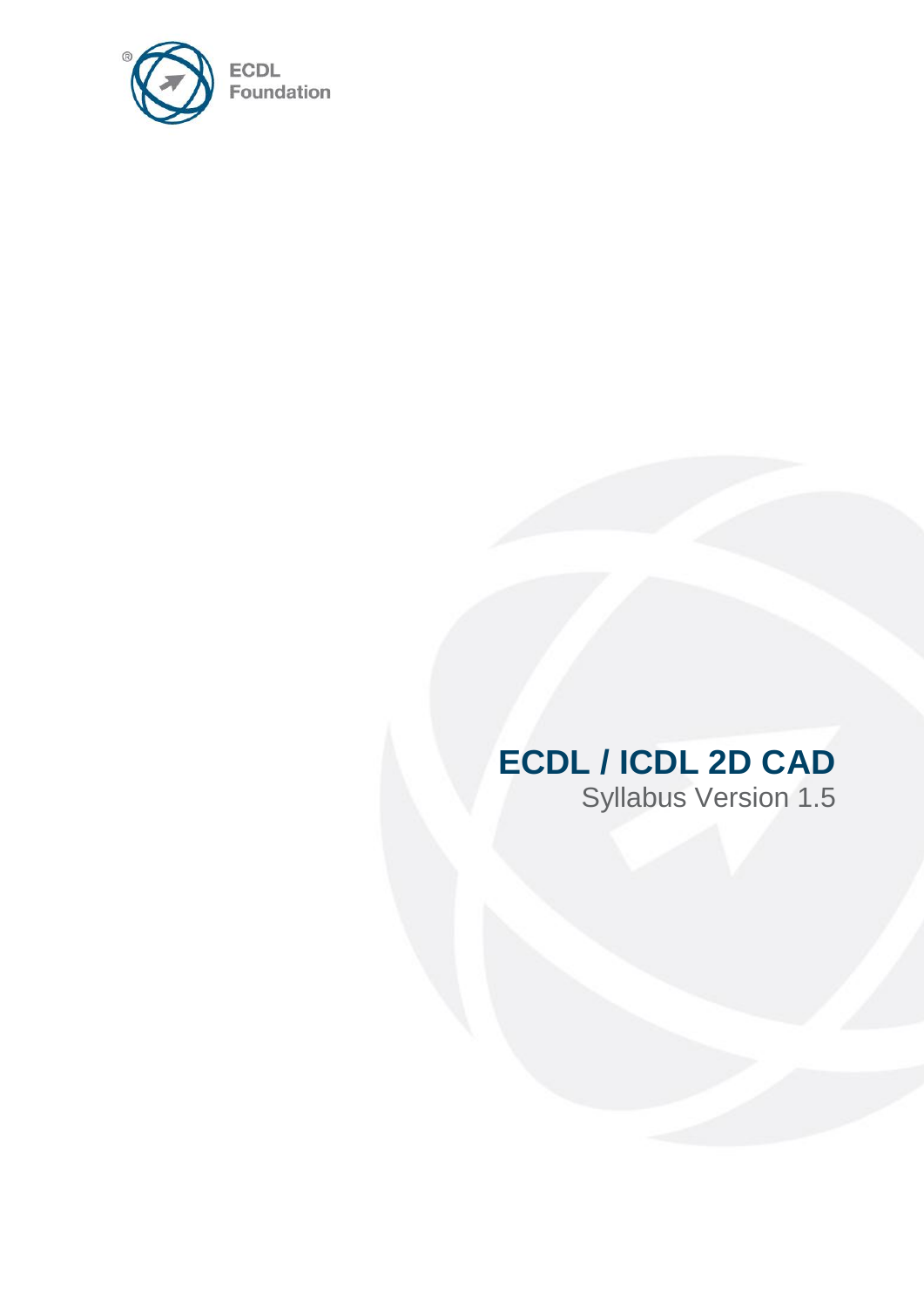

#### **Purpose**

This document details the syllabus for *ECDL / ICDL 2D CAD*. The syllabus describes, through learning outcomes, the knowledge and skills that a candidate for *ECDL / ICDL 2D CAD* should possess. The syllabus also provides the basis for the theory and practice-based test in this module.

#### **Copyright © 2006 ECDL Foundation**

All rights reserved. No part of this publication may be reproduced in any form except as permitted by ECDL Foundation. Enquiries for permission to reproduce material should be directed to ECDL Foundation.

#### **Disclaimer**

Although every care has been taken by ECDL Foundation in the preparation of this publication, no warranty is given by ECDL Foundation, as publisher, as to the completeness of the information contained within it and neither shall ECDL Foundation be responsible or liable for any errors, omissions, inaccuracies, loss or damage whatsoever arising by virtue of such information or any instructions or advice contained within this publication. Changes may be made by ECDL Foundation at its own discretion and at any time without notice.

ECDL Foundation is a registered business name of The European Computer Driving Licence Foundation Limited and ECDL Foundation (International) Limited. European Computer Driving Licence, ECDL, International Computer Driving Licence, ICDL, and related logos are all registered Trade Marks of ECDL Foundation. All rights reserved.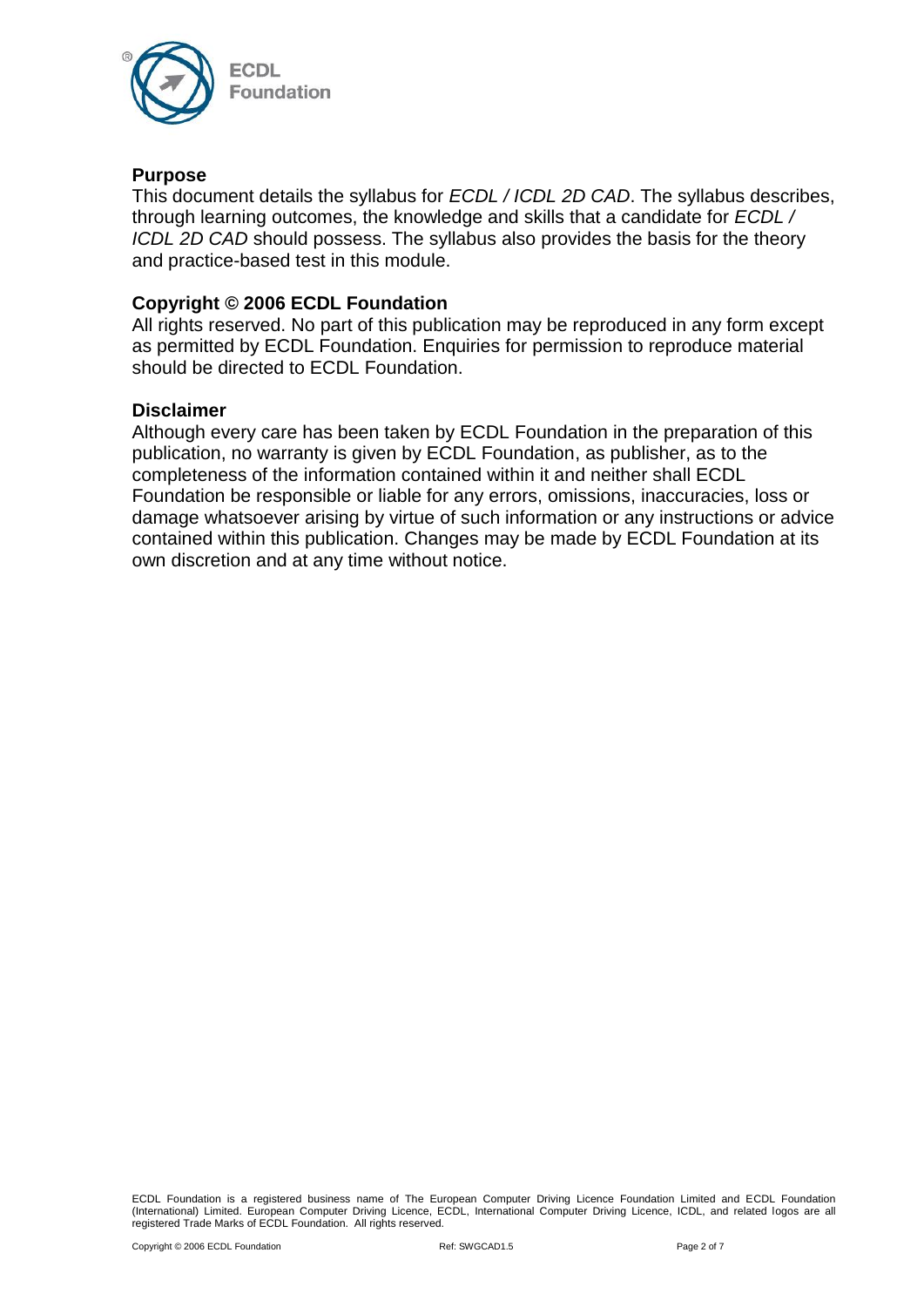

## **ECDL / ICDL 2D CAD**

This module is aimed at second- and third-level students commencing study in fields related to the architectural, engineering, and construction sectors, who wish to certify their 2D Computer Aided Design (CAD) skills to an independent international standard. It is also suited to those who may work in these sectors already in a non-technical capacity and who wish to acquire or certify 2D CAD skills.

### **Module Goals**

Successful candidates will be able to:

- Use a two-dimensional design application to create and save new drawings, import and export drawings.
- Use layers and levels.
- Create objects and elements, use selection tools, and manipulate objects and elements.
- Use inquiry commands, e.g. to measure distances, angles, areas.
- Set and modify properties; create and modify text and dimensions.
- Use blocks and cells; create, edit, and use objects from a cell library; embed or link to objects using OLE.
- Prepare outputs for printing or plotting.

| <b>CATEGORY</b>                  | <b>SKILL SET</b> | REF.   | <b>TASK ITEM</b>                                                       |
|----------------------------------|------------------|--------|------------------------------------------------------------------------|
| 1 Getting Started                | 1.1 First Steps  | 1.1.1  | Open (and close) a CAD<br>application.                                 |
|                                  |                  | 1.1.2  | Open one, several drawings.                                            |
|                                  |                  | 1.1.3  | Create a new drawing.                                                  |
|                                  |                  | 1.1.4  | Set drawing units/working units;<br>metric, imperial.                  |
|                                  |                  | 1.1.5  | Set drawing limits.                                                    |
|                                  |                  | 1.1.6  | Set, display grid and snap/grid<br>lock.                               |
|                                  |                  | 1.1.7  | Create a drawing using an<br>existing specified template/seed<br>file. |
|                                  |                  | 1.1.8  | Save a drawing as a<br>template/seed file.                             |
|                                  |                  | 1.1.9  | Save a drawing to a location on a<br>drive.                            |
|                                  |                  | 1.1.10 | Save a drawing under another<br>name.                                  |
| Copyright © 2006 ECDL Foundation | Ref: SWGCAD1.5   |        | Page 3 of 7                                                            |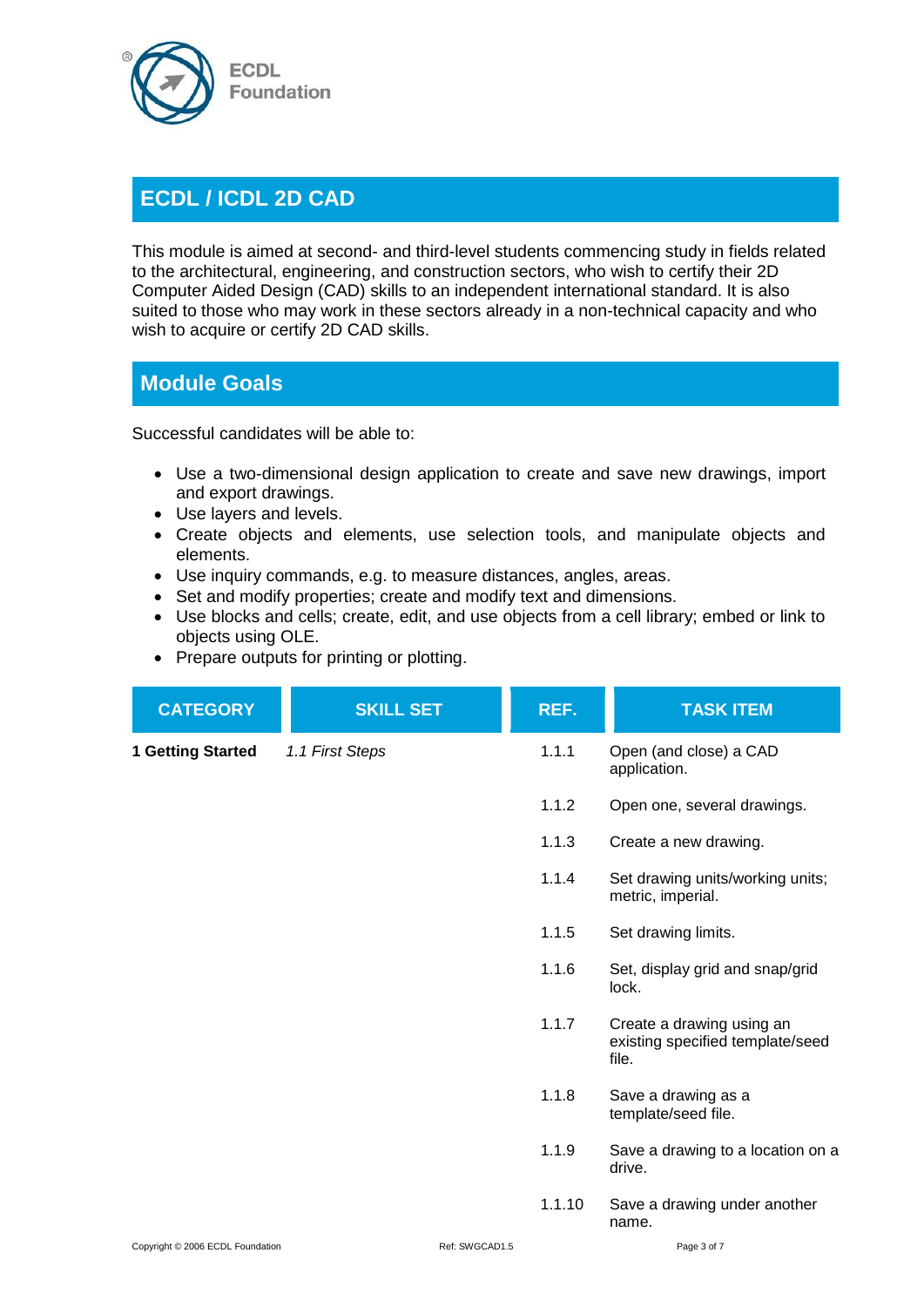

| <b>CATEGORY</b>   | <b>SKILL SET</b>            | REF.   | <b>TASK ITEM</b>                                                        |
|-------------------|-----------------------------|--------|-------------------------------------------------------------------------|
|                   |                             | 1.1.11 | Switch between open drawings.                                           |
|                   |                             | 1.1.12 | Display, hide built in toolbars.                                        |
|                   |                             | 1.1.13 | Close a drawing.                                                        |
|                   |                             | 1.1.14 | Use available Help functions.                                           |
|                   | 1.2 Navigating              | 1.2.1  | Use zoom/magnification tools.                                           |
|                   |                             | 1.2.2  | Create named/saved views,<br>set/recall named/saved views.              |
|                   |                             | 1.2.3  | Use pan tool.                                                           |
|                   |                             | 1.2.4  | Use redraw, regen/update tools.                                         |
|                   | 1.3 Using Layers/Levels     | 1.3.1  | Create layers/levels and assign<br>properties.                          |
|                   |                             | 1.3.2  | Modify the properties/attributes of<br>a layer/level.                   |
|                   |                             | 1.3.3  | Make a layer/level current or<br>active.                                |
|                   |                             | 1.3.4  | Modify levels/layers status: on,<br>off, freeze, thaw, lock, unlock.    |
|                   | 1.4 Drawing Exchange        | 1.4.1  | Export a drawing in another file<br>type: .dxf, .dwg, .wmf, .dwf/.pdf.  |
|                   |                             | 1.4.2  | Import a dxf, dwg file into a<br>drawing.                               |
| 2 Main Operations | 2.1 Create Objects/Elements | 2.1.1  | Apply co-ordinate systems:<br>absolute, relative/rectangular,<br>polar. |
|                   |                             | 2.1.2  | Draw a line, rectangle/block,<br>polyline/smartline.                    |
|                   |                             | 2.1.3  | Draw an arc, polygon, circle,<br>ellipse, donut.                        |
|                   |                             | 2.1.4  | Draw a spline/point curve.                                              |
|                   |                             | 2.1.5  | Create a hatch.                                                         |
|                   |                             | 2.1.6  | Divide objects/points along an<br>element.                              |
|                   |                             | 2.1.7  | Use snapping tools.                                                     |
|                   | 2.2 Selection Tools         | 2.2.1  | Select single, multiple objects.                                        |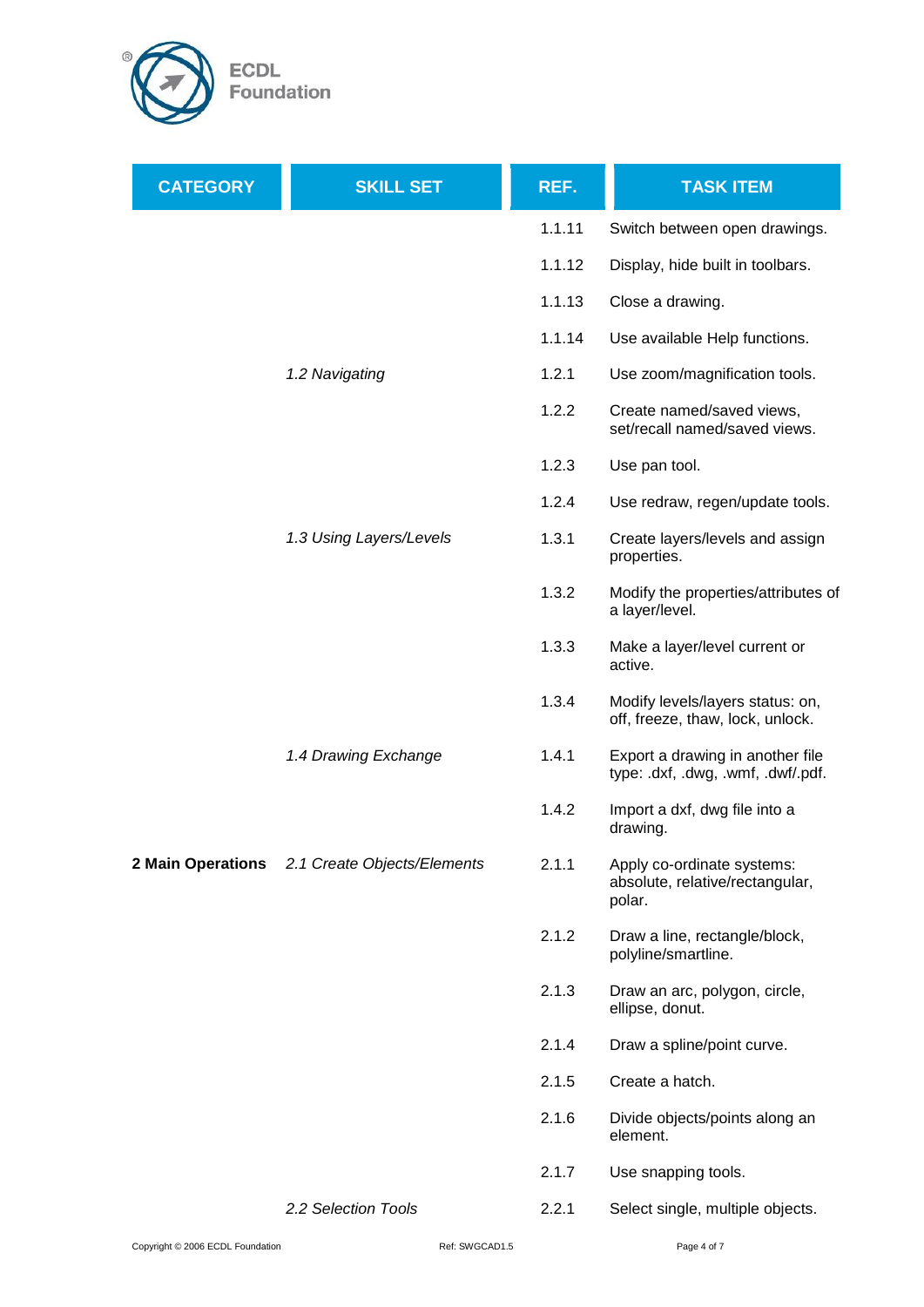

| <b>CATEGORY</b> | <b>SKILL SET</b>                   | REF.   | <b>TASK ITEM</b>                                                                      |
|-----------------|------------------------------------|--------|---------------------------------------------------------------------------------------|
|                 |                                    | 2.2.2  | Use window/fence selection<br>tools.                                                  |
|                 |                                    | 2.2.3  | Use grips/handles.                                                                    |
|                 |                                    | 2.2.4  | Select by property/attribute,<br>layer/level.                                         |
|                 | 2.3 Manipulate<br>Objects/Elements | 2.3.1  | Copy objects/elements within,<br>between drawings as<br>objects/elements, as a block. |
|                 |                                    | 2.3.2  | Move objects/elements within a<br>drawing, between drawings.                          |
|                 |                                    | 2.3.3  | Delete objects/elements.                                                              |
|                 |                                    | 2.3.4  | Rotate objects/elements.                                                              |
|                 |                                    | 2.3.5  | Scale objects/elements.                                                               |
|                 |                                    | 2.3.6  | Mirror objects/elements.                                                              |
|                 |                                    | 2.3.7  | Stretch objects/elements.                                                             |
|                 |                                    | 2.3.8  | Offset/copy parallel<br>objects/elements.                                             |
|                 |                                    | 2.3.9  | Create arrays/patterns of<br>objects/elements.                                        |
|                 |                                    | 2.3.10 | Trim objects using other<br>objects/elements.                                         |
|                 |                                    | 2.3.11 | Break/partially delete objects.                                                       |
|                 |                                    | 2.3.12 | Explode/drop objects/elements.                                                        |
|                 |                                    | 2.3.13 | Extend, lengthen<br>objects/elements.                                                 |
|                 |                                    | 2.3.14 | Apply chamfers.                                                                       |
|                 |                                    | 2.3.15 | Apply fillets.                                                                        |
|                 |                                    | 2.3.16 | Edit polylines/complex elements.                                                      |
|                 |                                    | 2.3.17 | Convert objects/elements to<br>polylines/complex elements.                            |
|                 | 2.4 Using Inquiry Commands         | 2.4.1  | Measure distances, angles.                                                            |
|                 |                                    | 2.4.2  | Measure areas.                                                                        |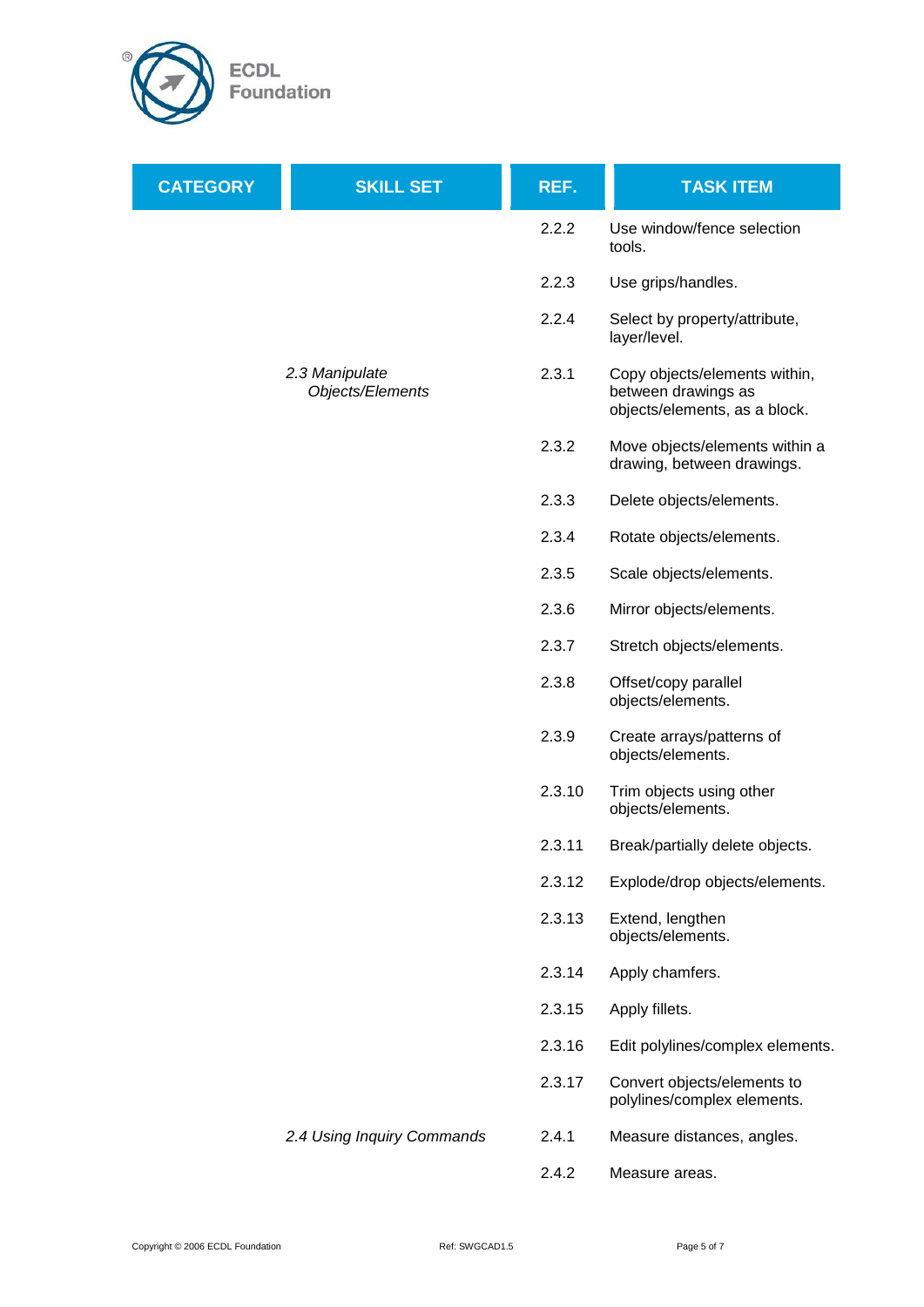

| <b>CATEGORY</b>               | <b>SKILL SET</b>                        | REF.  | <b>TASK ITEM</b>                                                                     |
|-------------------------------|-----------------------------------------|-------|--------------------------------------------------------------------------------------|
|                               | 2.5 Properties                          | 2.5.1 | Change layer/level<br>properties/attributes of<br>objects/elements.                  |
|                               |                                         | 2.5.2 | Match properties/attributes<br>between objects/elements.                             |
|                               |                                         | 2.5.3 | Set, change linetype/linestyle,<br>line weight, colour of<br>objects/elements.       |
|                               | 2.6 Annotation (text and<br>dimensions) | 2.6.1 | Insert, edit text.                                                                   |
|                               |                                         | 2.6.2 | Create, set, edit text styles.                                                       |
|                               |                                         | 2.6.3 | Change style, font for text<br>objects.                                              |
|                               |                                         | 2.6.4 | Add dimensions.                                                                      |
|                               |                                         | 2.6.5 | Create, set, edit dimension<br>styles.                                               |
|                               |                                         | 2.6.6 | Change style, font for dimension<br>objects.                                         |
|                               |                                         | 2.6.7 | Insert geometric tolerance.                                                          |
| 3 Advanced<br><b>Features</b> | 3.1 Using Blocks/Cells                  | 3.1.1 | Create blocks/cells.                                                                 |
|                               |                                         | 3.1.2 | Insert blocks/cells in a drawing.                                                    |
|                               |                                         | 3.1.3 | Create a wblock.                                                                     |
|                               |                                         | 3.1.4 | Create a cell library.                                                               |
|                               |                                         | 3.1.5 | Create, edit attributes/tags.                                                        |
|                               |                                         | 3.1.6 | Insert objects/elements, files<br>from a library.                                    |
|                               |                                         | 3.1.7 | Extract/report, attributes/tags<br>from a block/cell e.g. to create a<br>parts list. |
|                               | 3.2 Using OLE                           | 3.2.1 | Embed/link a file and display as<br>an object.                                       |
|                               |                                         | 3.2.2 | Add a hyperlink to an object.                                                        |
| 4 Outputs                     | 4.1 Plot/Print Options                  | 4.1.1 | Use model space, paper<br>space/design model, sheet<br>model.                        |